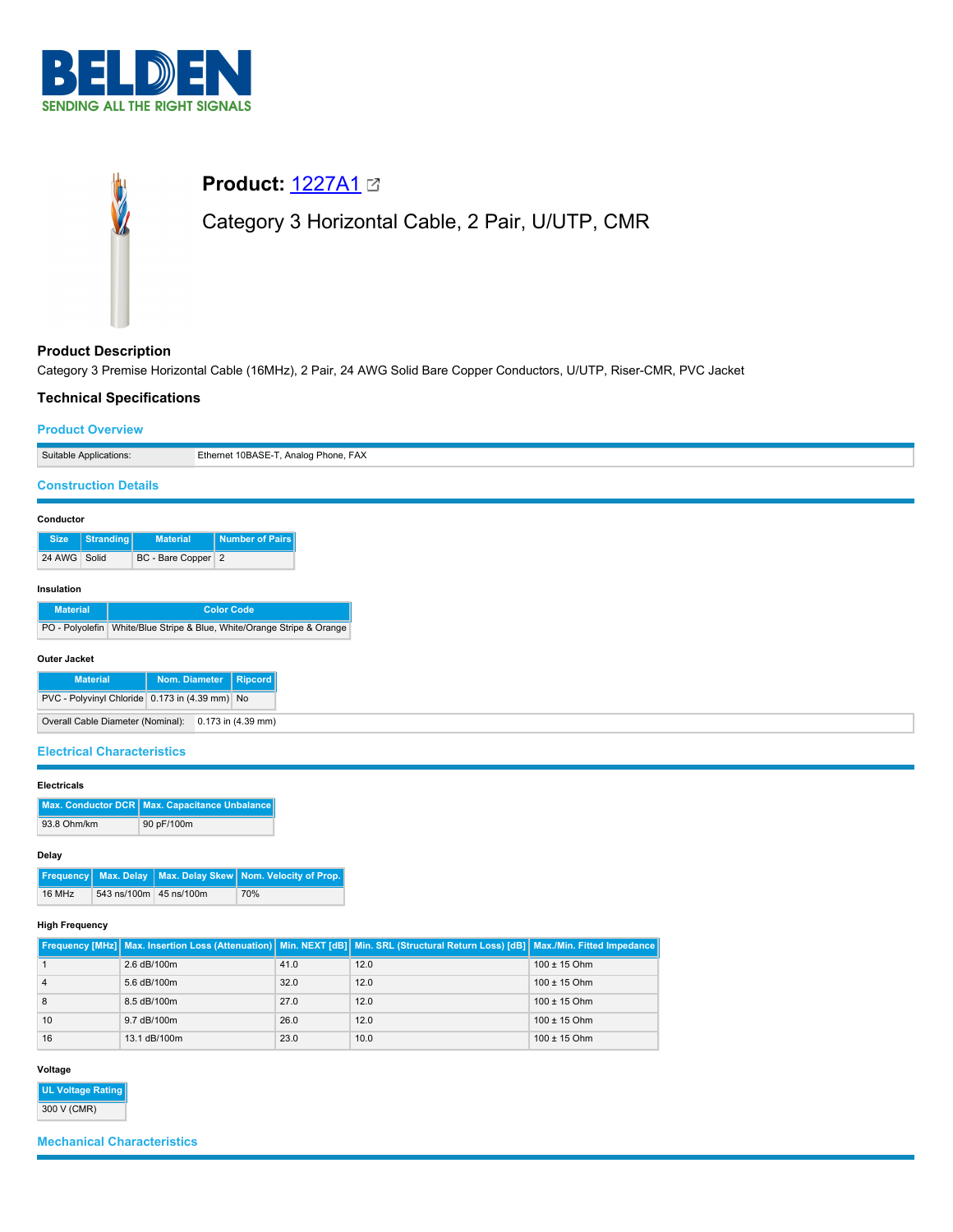#### **Temperature**

| UL Temperature | Operating                                      | <b>Installation</b> | <b>Storage</b> |  |
|----------------|------------------------------------------------|---------------------|----------------|--|
| $75^{\circ}$ C | -20°C To +75°C   0°C To +50°C   -20°C To +75°C |                     |                |  |

### **Bend Radius**

|                          | Stationary Min.   Installation Min. |
|--------------------------|-------------------------------------|
| 1.0 in $(25 \text{ mm})$ | 1.75 in $(44.5 \text{ mm})$         |
| Max. Pull Tension:       |                                     |
| Bulk Cable Weight:       |                                     |

## **Standards and Compliance**

| <b>Environmental Suitability:</b>        | Riser, Indoor, Outdoor, Sunlight Resistance                                                                                                         |  |  |  |  |
|------------------------------------------|-----------------------------------------------------------------------------------------------------------------------------------------------------|--|--|--|--|
| Sustainability:                          | Product Lens™, Environmental Product Declaration (EPD) Available                                                                                    |  |  |  |  |
| Flammability / Reaction to Fire:         | UL 1666 Riser, FT4, FT4, IEC 60332-1-2                                                                                                              |  |  |  |  |
| CPR Compliance:                          | <b>CPR Euroclass: Eca</b>                                                                                                                           |  |  |  |  |
| NEC / UL Compliance:                     | Article 800, CMR                                                                                                                                    |  |  |  |  |
| CEC / C(UL) Compliance:                  | <b>CMR</b>                                                                                                                                          |  |  |  |  |
| ICEA Compliance:                         | S-90-661-2012                                                                                                                                       |  |  |  |  |
| NEMA Compliance:                         | NEMA WC-63.1                                                                                                                                        |  |  |  |  |
| Data Category:                           | Category 3                                                                                                                                          |  |  |  |  |
| TIA/EIA Compliance:                      | ANSI/TIA-568.2-D Category 3                                                                                                                         |  |  |  |  |
| Third Party Performance<br>Verification: | Category 3                                                                                                                                          |  |  |  |  |
| European Directive Compliance:           | EU CE Mark, EU Directive 2015/863/EU (RoHS 2 amendment), REACH, EU Directive 2011/65/EU (RoHS 2), EU Directive 2012/19/EU (WEEE), REACH: 2020-01-16 |  |  |  |  |
| APAC Compliance:                         | China RoHS II (GB/T 26572-2011)                                                                                                                     |  |  |  |  |
| Plenum Number:                           | 1243A2                                                                                                                                              |  |  |  |  |

## **Product Notes**

| Notes. | s are expected performance based on cable testing and representative performance within a typical Belden system. Print Includes [<br>Flectrica<br>∶Footage<br>values<br>Markino- |
|--------|----------------------------------------------------------------------------------------------------------------------------------------------------------------------------------|
|--------|----------------------------------------------------------------------------------------------------------------------------------------------------------------------------------|

## **History**

| Update and Revision: | Revision Number: 0.400 Revision Date: 12-15-2021 |
|----------------------|--------------------------------------------------|
|----------------------|--------------------------------------------------|

## **Variants**

| Item $#$                     | Color   Putup Type   Length | UPC.                  |
|------------------------------|-----------------------------|-----------------------|
| 1227A1 008U1000 Gray         | ∣ UnReel                    | 1,000 ft 612825109266 |
| 1227A1 Q5HU1000 White UnReel |                             | 1.000 ft 612825109259 |

## © 2022 Belden, Inc

All Rights Reserved.

Although Belden makes every reasonable effort to ensure their accuracy at the time of this publication, information and specifications described here in are subject to error or omission and to change without<br>notice, and th

Belden provides the information and specifications herein on an "ASIS" basis, with no representations or warranties, whether express, statutory or implied. In no event will Belden be liable for any damages<br>(including conse

All sales of Belden products are subject to Belden's standard terms and conditions of sale.

Belden believes this product to be in compliance with all applicable environmental programs as listed in the data sheet. The information provided is correct to the best of Belden's knowledge, information and belief<br>at the